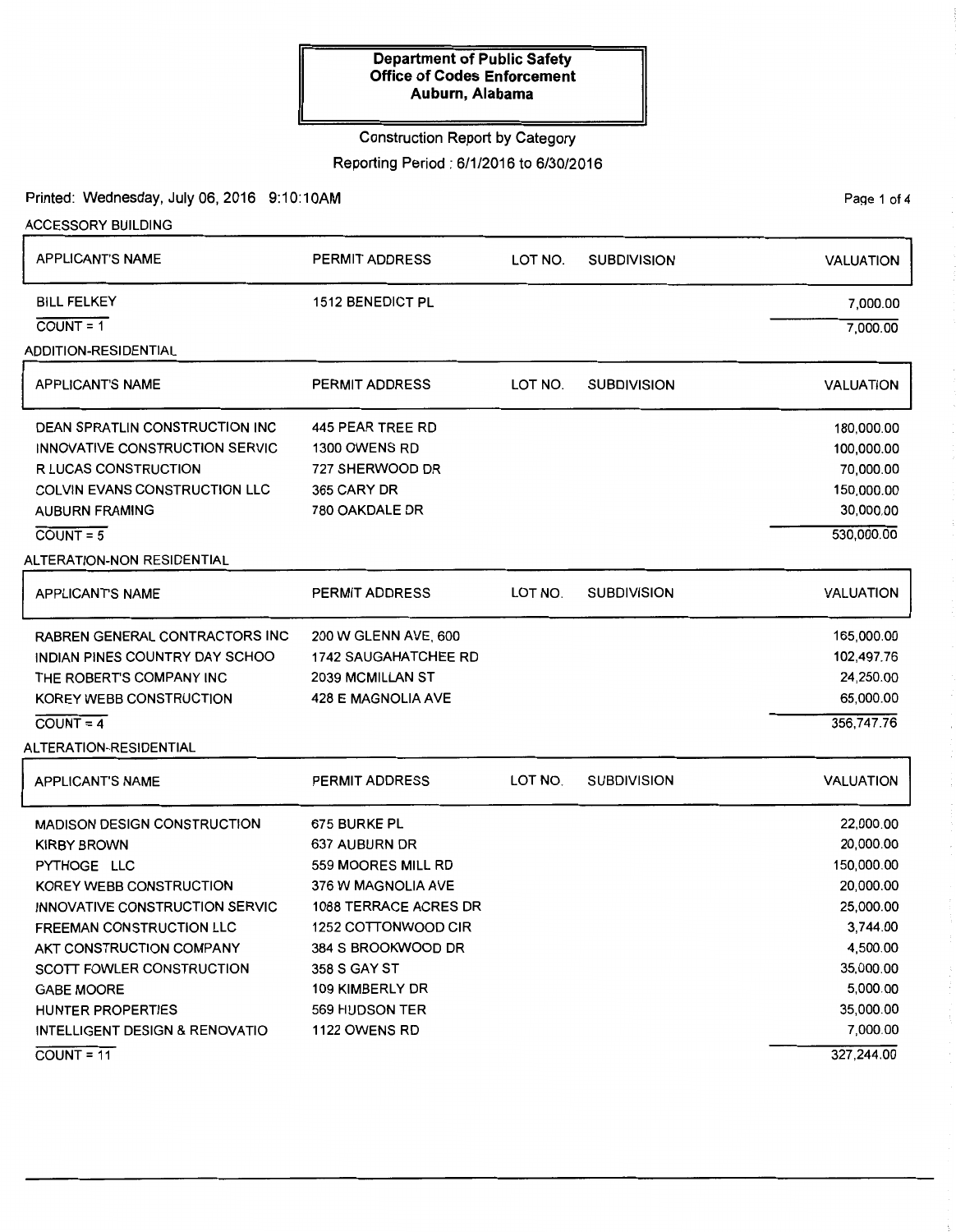### Construction Report by Category

Reporting Period: 6/1/2016 to 6/30/2016

Printed: Wednesday, July 06, 2016 9:10:10AM

AMUSEMENT/SOCIAURECREATIONAL

| <b>APPLICANT'S NAME</b>            | <b>PERMIT ADDRESS</b>    | LOT NO. | <b>SUBDIVISION</b> | <b>VALUATION</b> |
|------------------------------------|--------------------------|---------|--------------------|------------------|
| M D THOMAS CONST. INC.             | 2158 LESTER CT           |         |                    | 51,000.00        |
| <b>MORRISON HEMPHILL</b>           | 222 E DRAKE AVE          |         |                    | 14,000.00        |
| $COUNT = 2$                        |                          |         |                    | 65,000.00        |
| ROOFING- NON RESIDENTIAL           |                          |         |                    |                  |
| <b>APPLICANT'S NAME</b>            | PERMIT ADDRESS           | LOT NO. | <b>SUBDIVISION</b> | <b>VALUATION</b> |
| SUPERIOR ROOFING                   | 1625 E UNIVERSITY DR     |         |                    | 16,800.00        |
| $COUNT = 1$                        |                          |         |                    | 16,800.00        |
| ROOFING-RESIDENTIAL                |                          |         |                    |                  |
| <b>APPLICANT'S NAME</b>            | <b>PERMIT ADDRESS</b>    | LOT NO. | <b>SUBDIVISION</b> | <b>VALUATION</b> |
| TRIPLE B CONSTRUCTION              | <b>745 WHITAKER LN</b>   |         |                    | 5,936.00         |
| TRIPLE B CONSTRUCTION              | 1101 CUMBERLAND DR       |         |                    | 5,190.00         |
| <b>MCCRORY CONTRACTING</b>         | 1526 CRESCENT BLVD       |         |                    | 6,200.00         |
| <b>SUPERIOR ROOFING</b>            | 1488 TOWNSEND CT         |         |                    | 7,205.00         |
| <b>MCCRORY CONTRACTING</b>         | <b>1886 QUAIL HOLLOW</b> |         |                    | 8,000.00         |
| <b>MCCRORY CONTRACTING</b>         | 308 S CEDAR BROOK DR     |         |                    | 4,000.00         |
| <b>MCCRORY CONTRACTING</b>         | 257 BELMONTE DR          |         |                    | 9,300.00         |
| <b>WAYNE'S ROOFING</b>             | 1867 S ASHE CT           |         |                    | 6,000.00         |
| <b>SUPERIOR ROOFING</b>            | 210 MARION CIR           |         |                    | 7,374.00         |
| <b>MCCRORY CONTRACTING</b>         | 1423 TURN LAKE DR        |         |                    | 9,500.00         |
| <b>J MANGANDI CONSTRUCTION LLC</b> | 912 HOLLINS RD           |         |                    | 3,250.00         |
| MCCRORY CONTRACTING                | 1429 TURN LAKE DR        |         |                    | 9,500.00         |
| <b>MCCRORY CONTRACTING</b>         | 245 BELMONTE DR          |         |                    | 8,200.00         |
| <b>HERBERT NEWELL</b>              | <b>765 MCKINLEY AVE</b>  |         |                    | 16,000.00        |
| J MANDI CONSTRUCTION INC           | 1010 ALAN AVE            |         |                    | 3,500.00         |
| <b>SUPERIOR ROOFING</b>            | 1732 LAUREN LN           |         |                    | 16,500.00        |
| MCCRORY CONTRACTING                | <b>1654 PIEDMONT DR</b>  |         |                    | 6,200.00         |
| <b>MCCRORY CONTRACTING</b>         | <b>1849 QUAIL HOLW</b>   |         |                    | 8,000.00         |
| $COUNT = 18$                       |                          |         |                    | 139,855.00       |

PaQe 2 of 4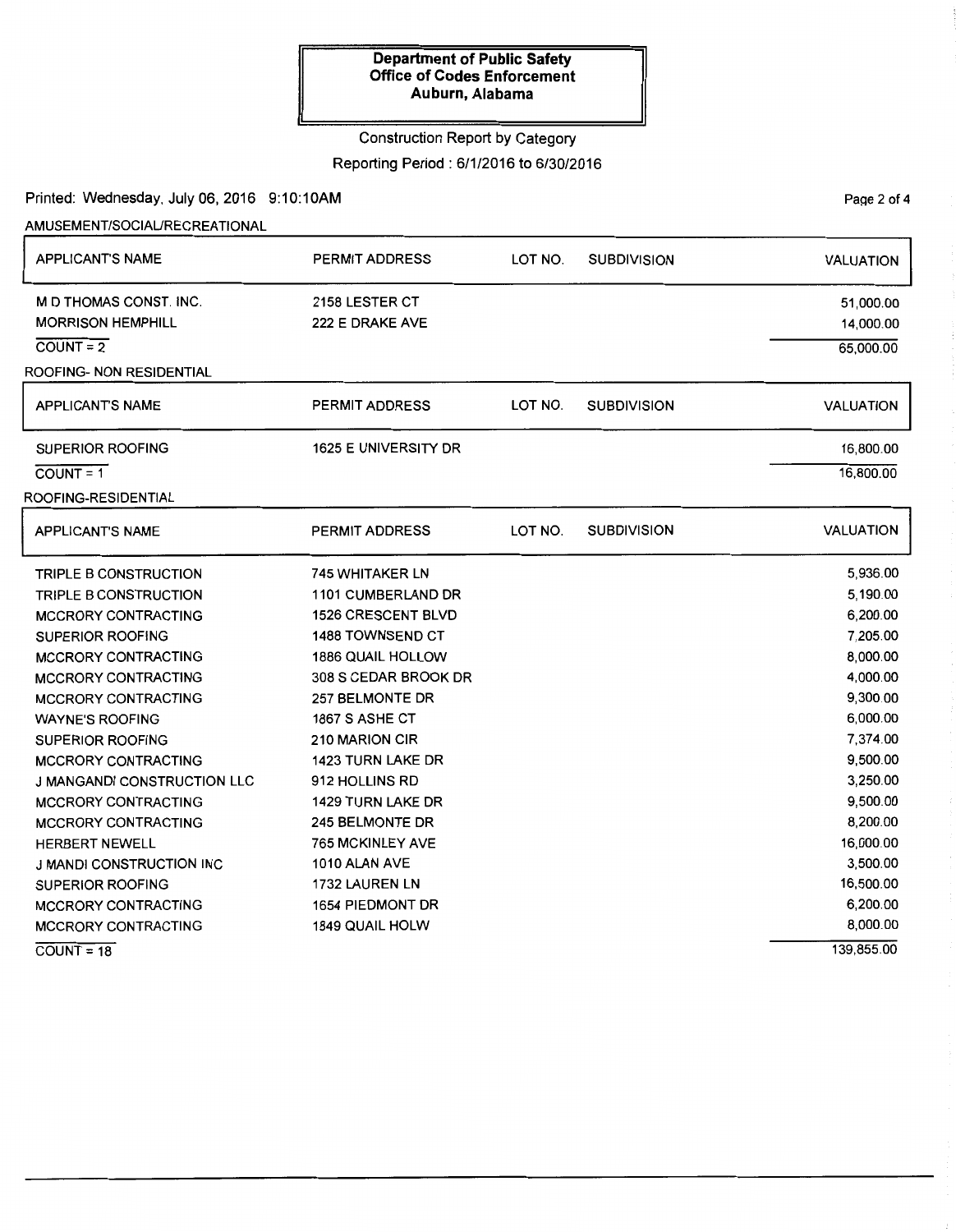# Construction Report by Category Reporting Period: 6/1/2016 to 6/30/2016

### Printed: Wednesday, July 06, 2016 9:10:10AM Page 3 of 4

### SINGLE FAMILY HOUSE-DETACHED

| <b>APPLICANT'S NAME</b>            | <b>PERMIT ADDRESS</b>     | LOT NO.                   | <b>SUBDIVISION</b>            | <b>VALUATION</b> |
|------------------------------------|---------------------------|---------------------------|-------------------------------|------------------|
| <b>EDGAR HUGHSTON BUILDER INC.</b> | 2228 MORGAN DR            | 96                        | <b>MORGAN WOODS</b>           | 300,792.82       |
| <b>SWC CONSTRUCTION</b>            | 1787 KENAI PASS           | 203                       | <b>SOLAMERE</b>               | 316,596.01       |
| LANDMARK PROPERTIES                | 2165 COLUMBIA CT          | 373                       | <b>ASHETON LAKES</b>          | 289,448.21       |
| HOMES AND INVESTMENTS LLC          | 519 BYRD ST               |                           |                               | 124,961.20       |
| <b>EDGAR HUGHSTON BUILDER INC.</b> | 2210 MORGAN DR            | 99<br><b>MORGAN WOODS</b> |                               | 287,667.22       |
| <b>HARRIS DOYLE HOMES</b>          | <b>1269 SOUTHRIDGE CT</b> | 23                        | <b>CYPRESS POINT</b>          |                  |
| <b>BUILDERS PROFESSIONAL GROUP</b> | 1265 TULIP CT             | 33                        | <b>GARDENS AT GATEWOOD</b>    | 274,173.20       |
| <b>HARRIS DOYLE HOMES</b>          | 2464 MIMMS LN             | 8                         | <b>MIMMS TRAIL</b>            | 381,980.24       |
| DILWORTH DEVELOPMENT               | 555 BERKLEY AVE           | 5                         | <b>BEAUMONT</b>               | 366,265.15       |
| DILWORTH DEVELOPMENT               | 1294 FALLS CREST DR       | 125                       | YARBROUGH FARMS PH II         | 342,967.75       |
| HOMES AND INVESTMENTS LLC          | 747 KARLEE CT             | 11                        | <b>TUTTON HILL</b>            | 290,251.10       |
| AUBURDAN, INC                      | 173 GRAZIA WAY            | 27                        | <b>TIVOLI</b>                 | 263,411.93       |
| <b>HARRIS DOYLE HOMES</b>          | <b>1195 SOUTHRIDGE CT</b> | 17                        | <b>CYPRESS POINT</b>          | 453,703.63       |
| THE WORTHY GROUP, INC.             | 2364 MIMMS LN             | 238                       | <b>MIMMS TRAIL</b>            | 284,597.22       |
| DILWORTH DEVELOPMENT               | 2260 EAST LAKE BLVD       | 12                        | <b>EAST LAKE SUBDIVISION</b>  | 388,712.88       |
| <b>EASTBROOK HOMES</b>             | 722 SHELTON COVE LN       | 40                        | <b>SHELTON COVE</b>           | 270,915.96       |
| TIM YATES CONSTRUCTION             | 1089 BRIAR CLIFF LN       | 11                        | <b>GROVE HILL</b>             | 245,114.50       |
| TIM YATES CONSTRUCTION             | 1093 BRIAR CLIFF LN       | 10                        | <b>GROVE HILL</b>             | 212,249.00       |
| <b>STONE MARTIN BUILDERS</b>       | <b>848 WHITTINGTON ST</b> | 14                        | <b>COTSWOLDS</b>              |                  |
| <b>STONE MARTIN BUILDERS</b>       | <b>824 WHITTINGTON ST</b> | 46                        | <b>COTSWOLDS</b>              |                  |
| <b>STONE MARTIN BUILDERS</b>       | 2639 SALFORD ST           | 53                        | <b>COTSWOLDS</b>              | 258,001.48       |
| <b>STONE MARTIN BUILDERS</b>       | 2606 SALFORD ST           | 146                       | <b>COTSWOLDS</b>              | 302,292.47       |
| <b>EDGAR HUGHSTON BUILDER INC.</b> | 2222 MORGAN DR            | 97                        | <b>MORGAN WOODS</b>           | 288,946.40       |
| <b>VANCE RUTHERFORD</b>            | 631 WOODEN BRIDGE RD      | $1B-2$                    | <b>MAGNOLIA LAKES ESTATES</b> | 294,828.64       |
| <b>GRAYHAWK HOMES INC</b>          | 1464 CLOVERBROOK CIR      | 32                        | <b>SOUTHERN EDGE</b>          | 196,475.41       |
| <b>GRAYHAWK HOMES INC</b>          | 1456 CLOVERBROOK CIR      | 34                        | <b>SOUTHERN EDGE</b>          | 219,405.76       |
| DACK HOMES WEST LLC                | 2089 AUTUMN RIDGE WAY     | 14                        | <b>AUTUMN RIDGE</b>           |                  |
| <b>TOLAND CONSTRUCTION</b>         | 1202 ROCK FENCE RD        |                           |                               | 250,230.34       |
| <b>WHATLEY CONSTR CO</b>           | 1709 TIFFANIE CT          | 48                        | <b>EAST LAKE SUBDIVISION</b>  | 448,442.00       |
| <b>EASTBROOK HOMES</b>             | 2705 BRIGHTON LN          | 186                       | <b>MIMMS TRAIL</b>            | 250,467.13       |
| <b>HOMESTEAD RESIDENTIAL</b>       | 978 FALCONER DR           | 159                       | YARBROUGH FARMS - THE PARC    | 286,393.09       |
| STONE MARTIN BUILDERS              | 1961 KARLA CT             | 53                        | <b>DONAHUE RIDGE</b>          | 310,739.95       |
| STONE MARTIN BUILDERS              | 1589 N CAMDEN DR          | 62                        | <b>DONAHUE RIDGE</b>          | 313,315.87       |
| <b>STONE MARTIN BUILDERS</b>       | 1585 N CAMDEN DR          | 63                        | <b>DONAHUE RIDGE</b>          | 258,001.48       |
| <b>EASTBROOK HOMES</b>             | 2042 COVEY DR             | 111                       | PRESERVE                      | 278,705.73       |
| DILWORTH DEVELOPMENT               | 2224 EAST LAKE BLVD       | 6                         | <b>EAST LAKE SUBDIVISION</b>  | 306,948.79       |
| $COUNT = 36$                       |                           |                           |                               | 10,674,378.81    |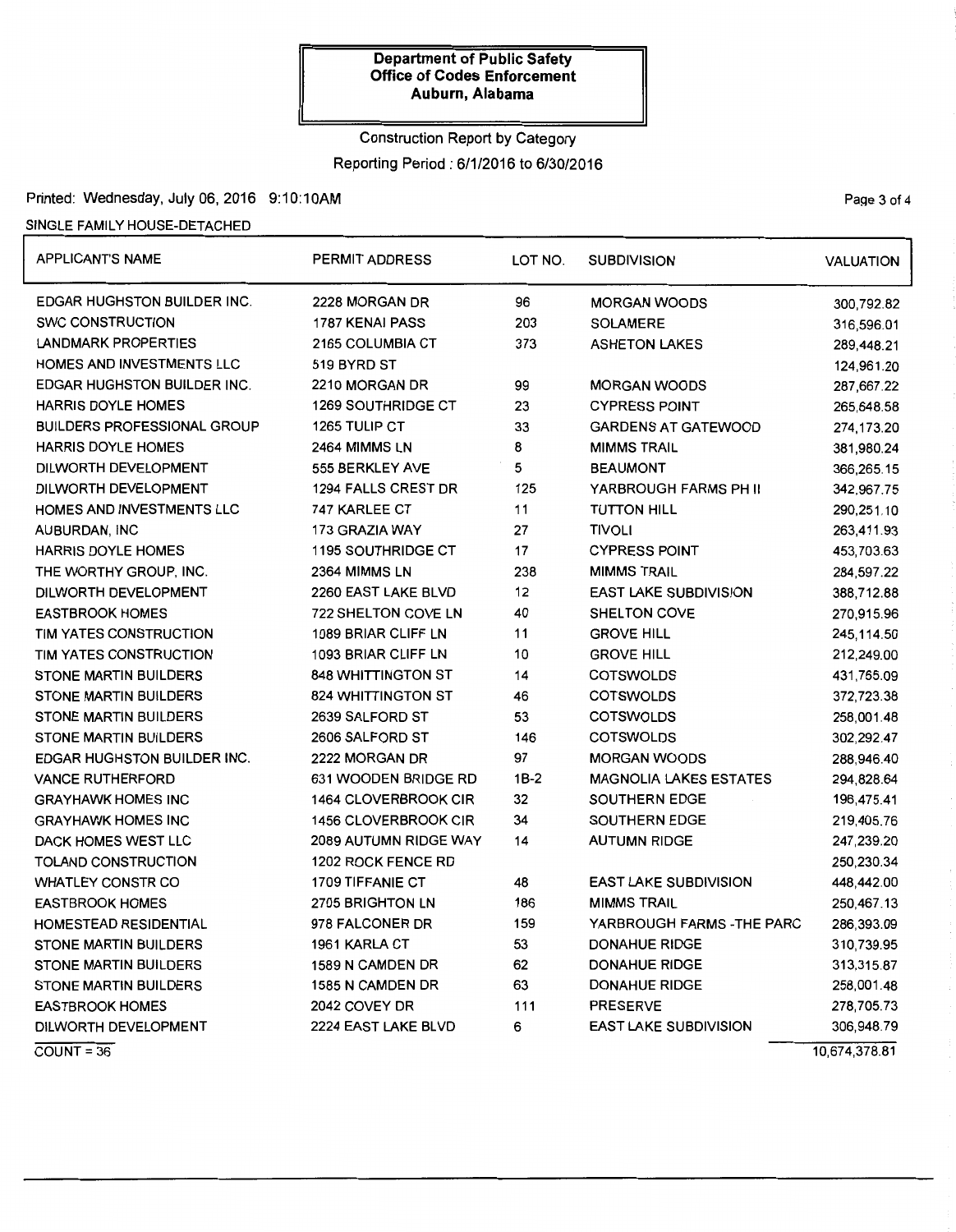Construction Report by Category Reporting Period: 6/1/2016 to 6/30/2016

Printed: Wednesday, July 06, 2016 9:10:10AM

TOTAL COUNT= 78

TOTAL VALUATION= 12,117,025.57

PaQe 4 of 4

aclin Mul